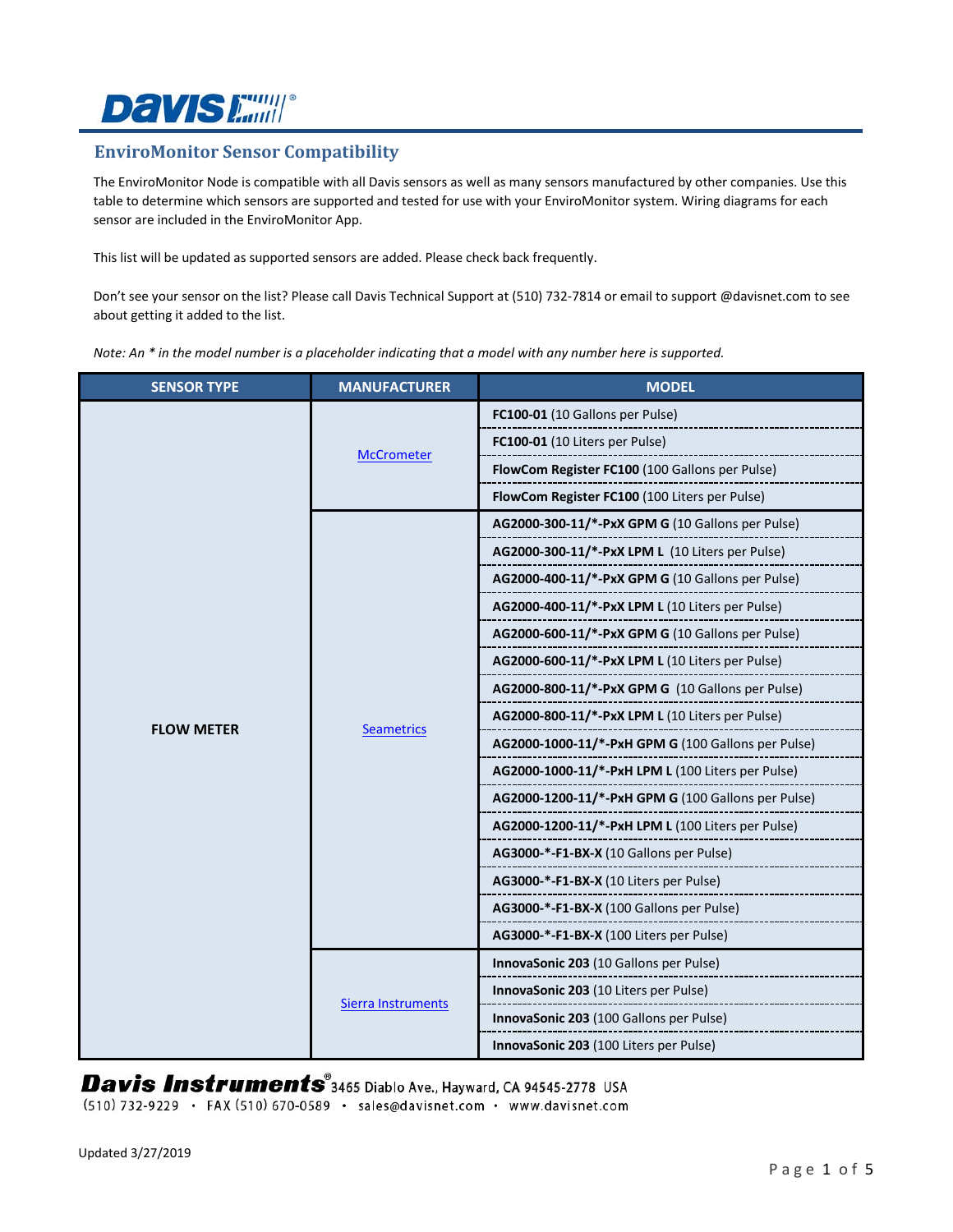| <b>SENSOR TYPE</b>                                                                                                                              | <b>MANUFACTURER</b>      | <b>MODEL</b>                                        |
|-------------------------------------------------------------------------------------------------------------------------------------------------|--------------------------|-----------------------------------------------------|
| <b>INTEGRATED SENSOR SUITE</b><br>(Temperature, Humidity,<br>Rain, Wind Speed, Wind<br>Direction, Wind Chill,<br>optional Solar Radiation & UV) | <b>Davis Instruments</b> | Cabled Vantage Pro2 GroWeather: 6820C, 6820CM       |
|                                                                                                                                                 |                          | Cabled Vantage Pro 2 GroWeather: 6825C, 6825CM      |
|                                                                                                                                                 |                          | Cabled Vantage Pro2: 6322C, 6322CM                  |
|                                                                                                                                                 |                          | Cabled Vantage Pro2 Plus: 6327C, 6327CM             |
|                                                                                                                                                 |                          | Cabled Vantage Pro2 with Solar & Fan: 6334C, 6334CM |
| <b>LEAF WETNESS</b>                                                                                                                             | <b>Davis Instruments</b> | Leaf Wetness Sensor: 6420                           |
|                                                                                                                                                 |                          | MBLT-2SC-VV*F-15-***                                |
|                                                                                                                                                 |                          | <b>MBLT-2SC-VV*F-20-***</b>                         |
|                                                                                                                                                 |                          | MBLT-2SC-VV*F-30-***                                |
|                                                                                                                                                 |                          | MBLT-2SC-VV*F-50-***                                |
|                                                                                                                                                 |                          | MBLT-2SC-VV*F-100-***                               |
|                                                                                                                                                 |                          | MBLT-2SC-VV*F-150-***                               |
|                                                                                                                                                 |                          | MBLT-2SC-VV*M-5-***                                 |
|                                                                                                                                                 |                          | MBLT-2SC-VV*M-10-***                                |
|                                                                                                                                                 |                          | MBLT-2SC-VV*M-15-***                                |
| <b>LEVEL SENSOR</b>                                                                                                                             | <b>Dwyer</b>             | MBLT-2SC-VV*M-20-***                                |
|                                                                                                                                                 |                          | MBLT-2SC-VV*M-30-***                                |
|                                                                                                                                                 |                          | MBLT-2SC-VV*M-40-***                                |
|                                                                                                                                                 |                          | MBLT-2SC-VV*M-50-***                                |
|                                                                                                                                                 |                          | MBLT-2SC-VV*M-60-***                                |
|                                                                                                                                                 |                          | MBLT-2SC-VV*P-5-***                                 |
|                                                                                                                                                 |                          | MBLT-2SC-VV*P-10-***                                |
|                                                                                                                                                 |                          | MBLT-2SC-VV*P-15-***                                |
|                                                                                                                                                 |                          | MBLT-2SC-VV*P-20-***                                |
| <b>PRESSURE TRANSDUCER (V)</b>                                                                                                                  | <b>Dwyer</b>             | 628-07-**-**-E3-S2                                  |
|                                                                                                                                                 |                          | 628-07-**-**-E3-S7                                  |
|                                                                                                                                                 |                          | 628-10-**-**-E3-S2                                  |
|                                                                                                                                                 |                          | 628-10-**-**-E3-S7                                  |
|                                                                                                                                                 | Omega                    | PX309-100G5V                                        |
|                                                                                                                                                 | <b>SSI Technologies</b>  | P51-15G-*-I***-4.5*                                 |
|                                                                                                                                                 |                          | P51-15G-*-I***-5V                                   |
|                                                                                                                                                 |                          | P51-100G-*-I***-4.5*                                |
|                                                                                                                                                 |                          | P51-100G-*-I***-5V                                  |
|                                                                                                                                                 |                          | P51-200G-*-I***-5V                                  |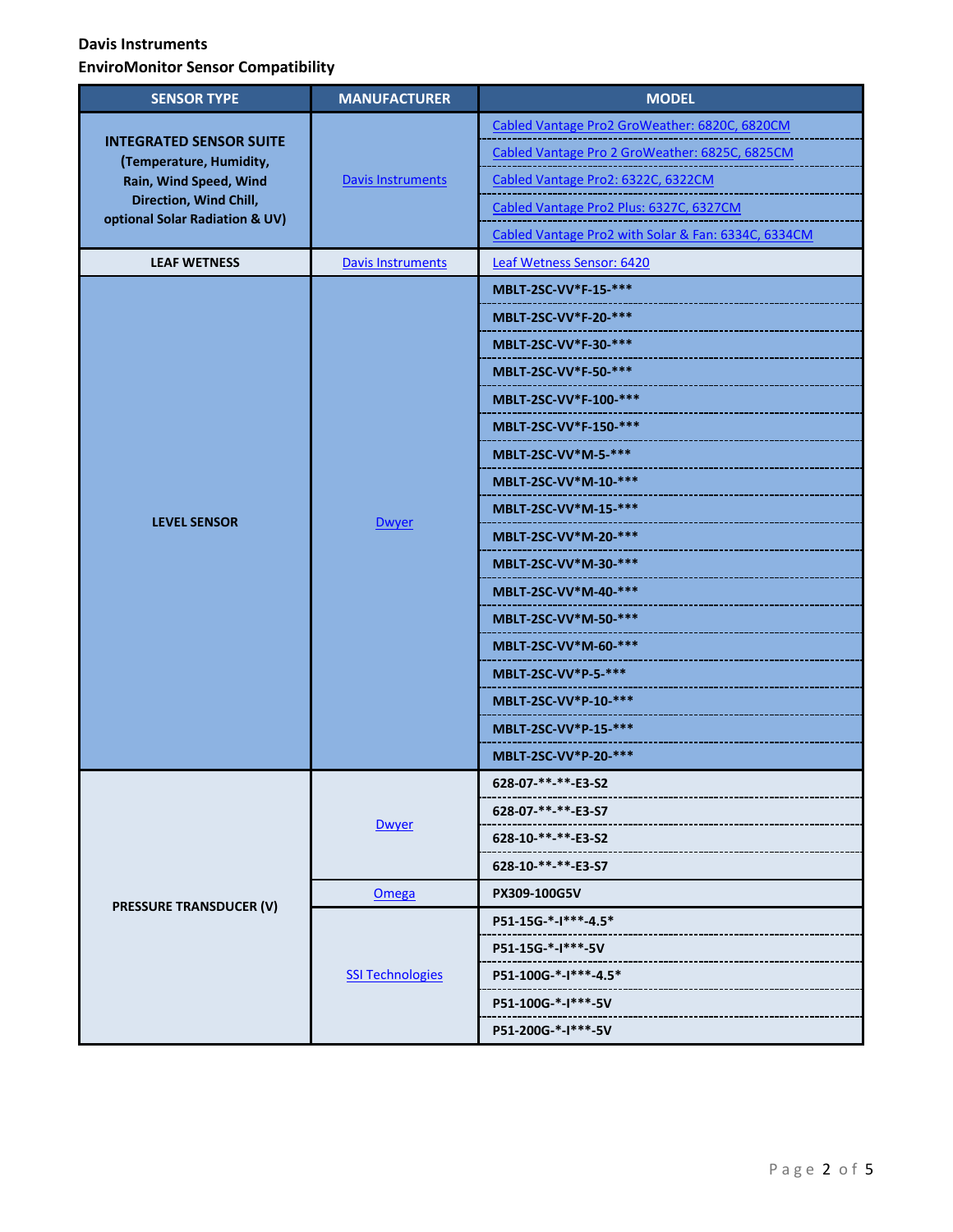| <b>SENSOR TYPE</b>     | <b>MANUFACTURER</b>       | <b>MODEL</b>                                      |
|------------------------|---------------------------|---------------------------------------------------|
| <b>PRESSURE SWITCH</b> | Gems                      | PS11-20-****-A-*                                  |
|                        |                           | PS11-20-****-B-*                                  |
|                        | <b>Nason</b>              | $SM-**A$                                          |
|                        |                           | $SM-**B$                                          |
|                        | ProSense                  | MPS25-1C-*** (Normally Open)                      |
|                        | <b>Transducers Direct</b> | TDPS11*CW (Normally Open)                         |
| <b>RAINFALL</b>        | <b>Davis Instruments</b>  | Rain Collector (Flat Mount): 6463, 6463M          |
|                        |                           | Rain Collector (VP2 Base/Pole Mount): 6465, 6465M |
|                        |                           | Rain Collector (Flat Mount):7852, 7852M           |
|                        |                           | Rain Collector (VP2 Base/Pole Mount): 7857, 7857M |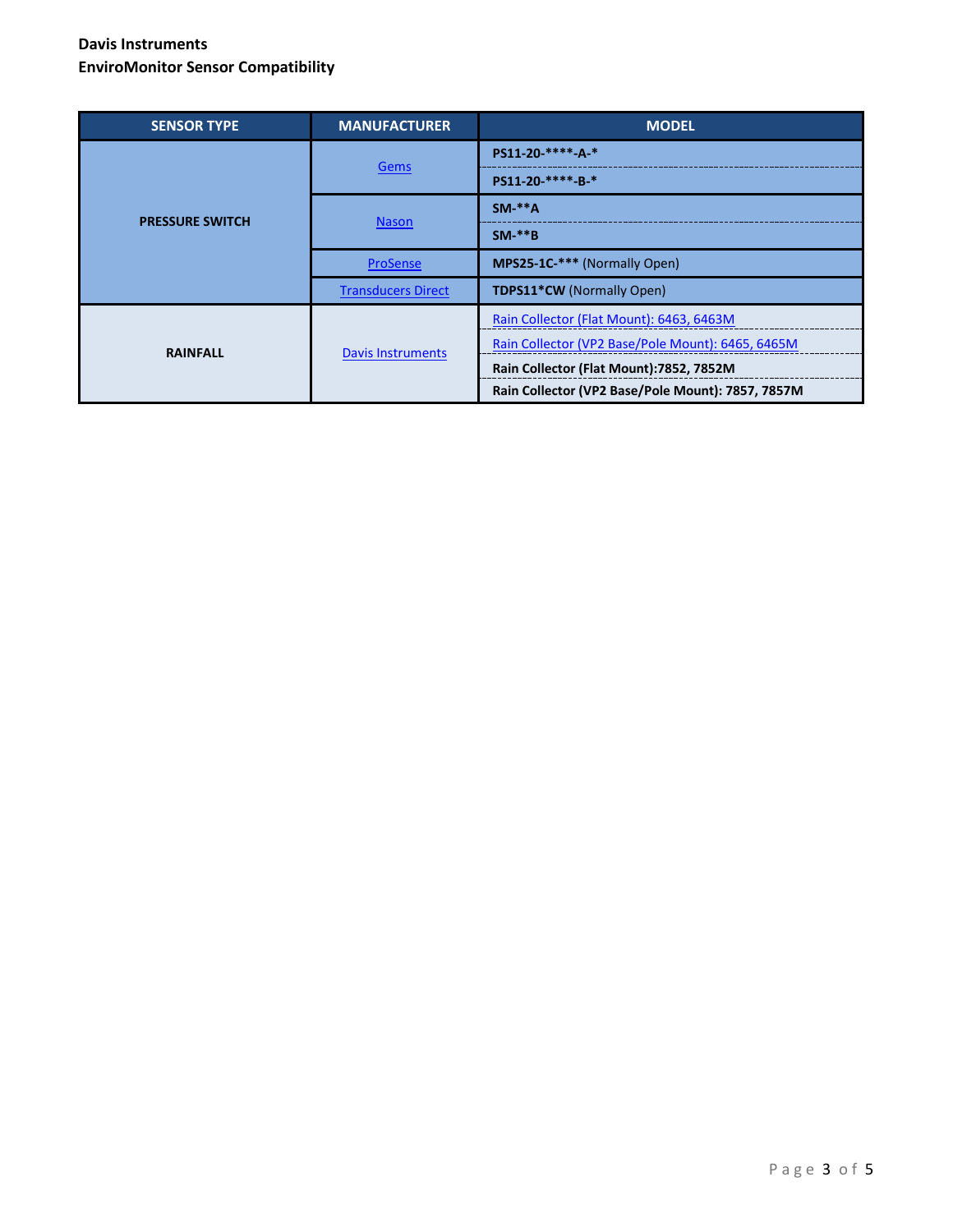| <b>SENSOR TYPE</b>                | <b>MANUFACTURER</b>      | <b>MODEL</b>                                                        |
|-----------------------------------|--------------------------|---------------------------------------------------------------------|
|                                   | <b>Davis Instruments</b> | Soil Moisture Sensor: 6440                                          |
|                                   |                          | GS1                                                                 |
|                                   | Decagon/Meter            | <b>EC-5</b>                                                         |
|                                   |                          | <b>10HS</b>                                                         |
| <b>SOIL MOISTURE</b>              |                          | 5TM                                                                 |
|                                   |                          | GS3/Teros 12                                                        |
|                                   |                          | MPS-6/Teros 21                                                      |
|                                   |                          | 5TE                                                                 |
|                                   | <b>Irrometer</b>         | Watermark 200SS-*                                                   |
|                                   |                          | Classic 400 (16"); 4 sensors                                        |
|                                   |                          | Sub-Surface 400 (16"); 4 sensors                                    |
|                                   |                          | Classic 600 (24"); 6 sensors<br>----------------------------------- |
|                                   |                          | Sub-Surface 600 (24"); 6 sensors                                    |
|                                   |                          | Classic 800 (32"); 6 sensors                                        |
|                                   | <b>Aquacheck</b>         |                                                                     |
|                                   |                          | Classic 1000 (40"); 6 sensors                                       |
|                                   |                          | Sub-Surface 1000 (40"); 6 sensors                                   |
|                                   |                          | Classic 1200 (48"); 6 sensors                                       |
|                                   |                          |                                                                     |
|                                   |                          | Classic 1500 (60"); 6 sensors                                       |
|                                   |                          | Sub-Surface 1500 (60"); 6 sensors                                   |
|                                   |                          | HydraSCOUT 101-0505 (20"); 5 sensors                                |
|                                   | <b>HSTI</b>              | HydraSCOUT 101-0605 (24"); 5 sensors                                |
| <b>SOIL MOISTURE MULTI SENSOR</b> |                          | HydraSCOUT 101-0805 (32"); 5 sensors                                |
|                                   |                          | HydraSCOUT 101-1005 (40"); 5 sensors                                |
|                                   |                          | HydraSCOUT 101-1205 (48"); 5 sensors                                |
|                                   |                          | HydraSCOUT 101-1505 (60"); 5 sensors                                |
|                                   |                          | HydraSCOUT 101-1506 (60"); 6 sensors                                |
|                                   | <b>Sentek</b>            | 00100 Single Point Sensor (10 cm/4"); 1 sensor                      |
|                                   |                          | 00150 Single Point Sensor (10 cm/4") TriSCAN; 1 sensor              |
|                                   |                          | 00320 Drill & Drop 30 cm (12"); 3 sensors                           |
|                                   |                          | 00370 Drill & Drop 30 cm (12") TriSCAN; 3 sensors                   |
|                                   |                          | 00620 Drill & Drop 60 cm (24"); 6 sensors                           |
|                                   |                          | 00670 Drill & Drop 60 cm (24") TriSCAN; 6 sensors                   |
|                                   |                          | 00919 Drill & Drop 90 cm (36"); 9 sensors                           |
|                                   |                          | 00939 Drill & Drop 90 cm (36") TriSCAN; 9 sensors                   |
|                                   |                          | 01220 Drill & Drop 120 cm (48"); 12 sensors                         |
|                                   |                          | 01270 Drill & Drop 120 cm (48") TriSCAN; 12 sensors                 |
|                                   |                          | <b>EnviroSCAN</b>                                                   |